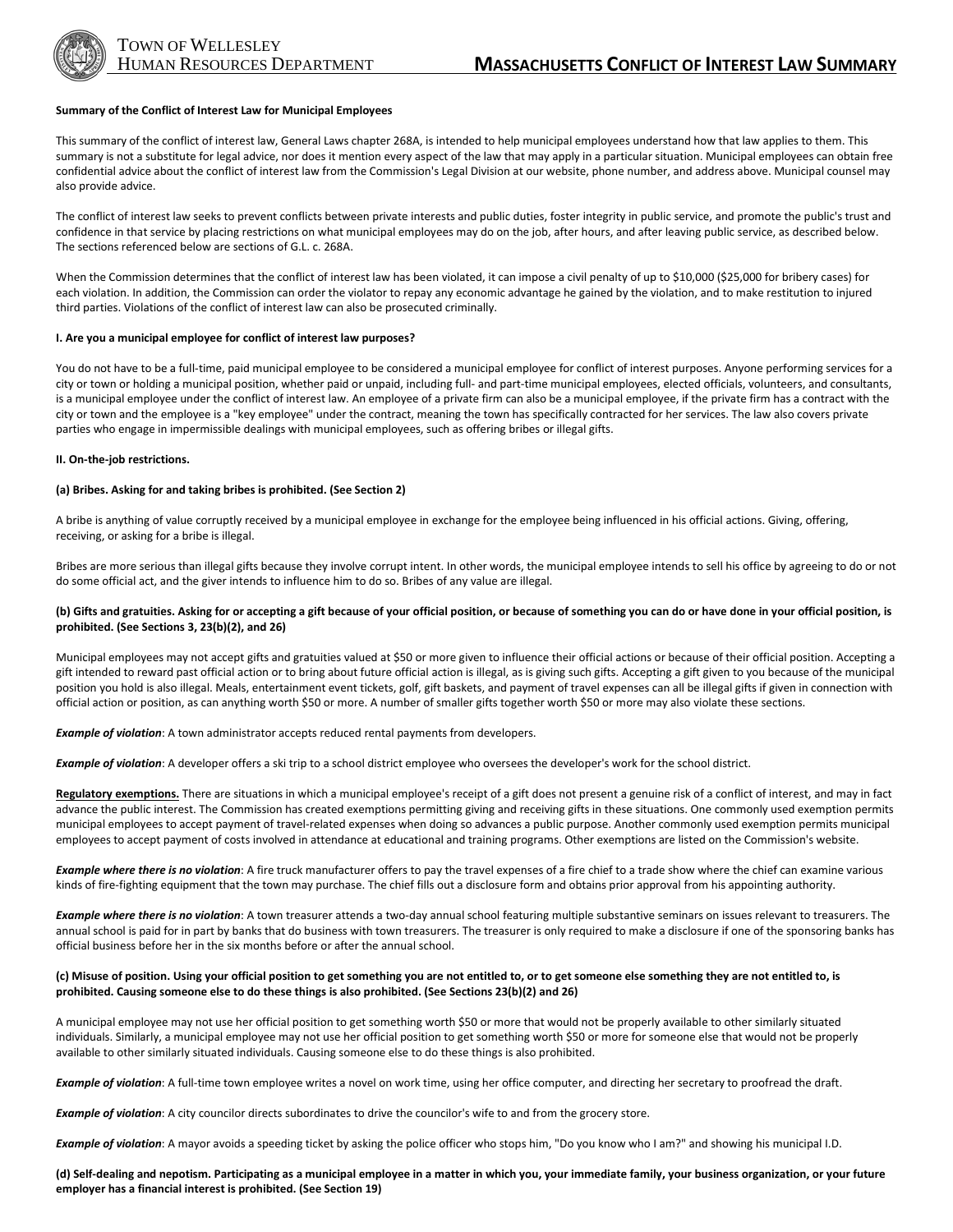A municipal employee may not participate in any particular matter in which he or a member of his immediate family (parents, children, siblings, spouse, and spouse's parents, children, and siblings) has a financial interest. He also may not participate in any particular matter in which a prospective employer, or a business organization of which he is a director, officer, trustee, or employee has a financial interest. Participation includes discussing as well as voting on a matter, and delegating a matter to someone else.

A financial interest may create a conflict of interest whether it is large or small, and positive or negative. In other words, it does not matter if a lot of money is involved or only a little. It also does not matter if you are putting money into your pocket or taking it out. If you, your immediate family, your business, or your employer have or has a financial interest in a matter, you may not participate. The financial interest must be direct and immediate or reasonably foreseeable to create a conflict. Financial interests which are remote, speculative or not sufficiently identifiable do not create conflicts.

*Example of violation*: A school committee member's wife is a teacher in the town's public schools. The school committee member votes on the budget line item for teachers' salaries.

*Example of violation*: A member of a town affordable housing committee is also the director of a non-profit housing development corporation. The non-profit makes an application to the committee, and the member/director participates in the discussion.

*Example:* A planning board member lives next door to property where a developer plans to construct a new building. Because the planning board member owns abutting property, he is presumed to have a financial interest in the matter. He cannot participate unless he provides the State Ethics Commission with an opinion from a qualified independent appraiser that the new construction will not affect his financial interest.

In many cases, where not otherwise required to participate, a municipal employee may comply with the law by simply not participating in the particular matter in which she has a financial interest. She need not give a reason for not participating.

There are several exemptions to this section of the law. An appointed municipal employee may file a written disclosure about the financial interest with his appointing authority, and seek permission to participate notwithstanding the conflict. The appointing authority may grant written permission if she determines that the financial interest in question is not so substantial that it is likely to affect the integrity of his services to the municipality. Participating without disclosing the financial interest is a violation. Elected employees cannot use the disclosure procedure because they have no appointing authority.

*Example where there is no violation*: An appointed member of the town zoning advisory committee, which will review and recommend changes to the town's bylaws with regard to a commercial district, is a partner at a company that owns commercial property in the district. Prior to participating in any committee discussions, the member files a disclosure with the zoning board of appeals that appointed him to his position, and that board gives him a written determination authorizing his participation, despite his company's financial interest. There is no violation.

There is also an exemption for both appointed and elected employees where the employee's task is to address a matter of general policy and the employee's financial interest is shared with a substantial portion (generally 10% or more) of the town's population, such as, for instance, a financial interest in real estate tax rates or municipal utility rates.

**Regulatory exemptions**. In addition to the statutory exemptions just mentioned, the Commission has created several regulatory exemptions permitting municipal employees to participate in particular matters notwithstanding the presence of a financial interest in certain very specific situations when permitting them to do so advances a public purpose. There is an exemption permitting school committee members to participate in setting school fees that will affect their own children if they make a prior written disclosure. There is an exemption permitting town clerks to perform election-related functions even when they, or their immediate family members, are on the ballot, because clerks' election-related functions are extensively regulated by other laws. There is also an exemption permitting a person serving as a member of a municipal board pursuant to a legal requirement that the board have members with a specified affiliation to participate fully in determinations of general policy by the board, even if the entity with which he is affiliated has a financial interest in the matter. Other exemptions are listed in the Commission's regulations, available on the Commission's website.

*Example where there is no violation*: A municipal Shellfish Advisory Board has been created to provide advice to the Board of Selectmen on policy issues related to shellfishing. The Advisory Board is required to have members who are currently commercial fishermen. A board member who is a commercial fisherman may participate in determinations of general policy in which he has a financial interest common to all commercial fishermen, but may not participate in determinations in which he alone has a financial interest, such as the extension of his own individual permits or leases.

# **(e) False claims. Presenting a false claim to your employer for a payment or benefit is prohibited, and causing someone else to do so is also prohibited. (See Sections 23(b)(4) and 26)**

A municipal employee may not present a false or fraudulent claim to his employer for any payment or benefit worth \$50 or more, or cause another person to do so.

*Example of violation* : A public works director directs his secretary to fill out time sheets to show him as present at work on days when he was skiing.

# **(f) Appearance of conflict. Acting in a manner that would make a reasonable person think you can be improperly influenced is prohibited. (See Section 23(b)(3))**

A municipal employee may not act in a manner that would cause a reasonable person to think that she would show favor toward someone or that she can be improperly influenced. Section 23(b)(3) requires a municipal employee to consider whether her relationships and affiliations could prevent her from acting fairly and objectively when she performs her duties for a city or town. If she cannot be fair and objective because of a relationship or affiliation, she should not perform her duties. However, a municipal employee, whether elected or appointed, can avoid violating this provision by making a public disclosure of the facts. An appointed employee must make the disclosure in writing to his appointing official.

*Example where there is no violation* : A developer who is the cousin of the chair of the conservation commission has filed an application with the commission. A reasonable person could conclude that the chair might favor her cousin. The chair files a written disclosure with her appointing authority explaining her relationship with her cousin prior to the meeting at which the application will be considered. There is no violation of Sec. 23(b)(3).

#### **(g) Confidential information. Improperly disclosing or personally using confidential information obtained through your job is prohibited. (See Section 23(c))**

Municipal employees may not improperly disclose confidential information, or make personal use of non-public information they acquired in the course of their official duties to further their personal interests.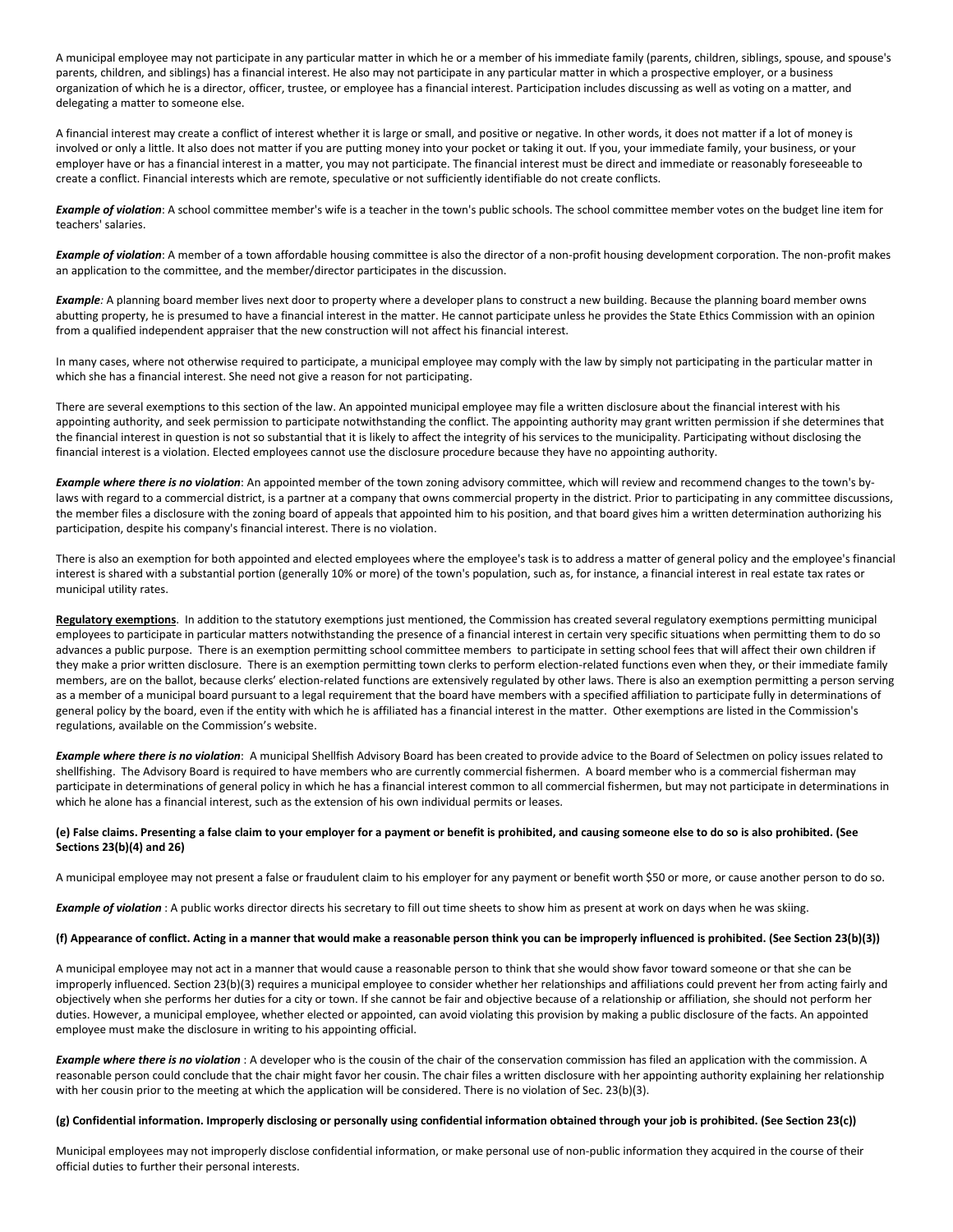# **III. After-hours restrictions.**

### **(a) Taking a second paid job that conflicts with the duties of your municipal job is prohibited. (See Section 23(b)(1))**

A municipal employee may not accept other paid employment if the responsibilities of the second job are incompatible with his or her municipal job.

*Example*: A police officer may not work as a paid private security guard in the town where he serves because the demands of his private employment would conflict with his duties as a police officer.

# **(b) Divided loyalties. Receiving pay from anyone other than the city or town to work on a matter involving the city or town is prohibited. Acting as agent or attorney for anyone other than the city or town in a matter involving the city or town is also prohibited whether or not you are paid. (See Sec. 17)**

Because cities and towns are entitled to the undivided loyalty of their employees, a municipal employee may not be paid by other people and organizations in relation to a matter if the city or town has an interest in the matter. In addition, a municipal employee may not act on behalf of other people and organizations or act as an attorney for other people and organizations in which the town has an interest. Acting as agent includes contacting the municipality in person, by phone, or in writing; acting as a liaison; providing documents to the city or town; and serving as spokesman.

A municipal employee may always represent his own personal interests, even before his own municipal agency or board, on the same terms and conditions that other similarly situated members of the public would be allowed to do so. A municipal employee may also apply for building and related permits on behalf of someone else and be paid for doing so, unless he works for the permitting agency, or an agency which regulates the permitting agency.

*Example of violation*: A full-time health agent submits a septic system plan that she has prepared for a private client to the town's board of health.

*Example of violation*: A planning board member represents a private client before the board of selectmen on a request that town meeting consider rezoning the client's property.

While many municipal employees earn their livelihood in municipal jobs, some municipal employees volunteer their time to provide services to the town or receive small stipends. Others, such as a private attorney who provides legal services to a town as needed, may serve in a position in which they may have other personal or private employment during normal working hours. In recognition of the need not to unduly restrict the ability of town volunteers and part-time employees to earn a living, the law is less restrictive for "special" municipal employees than for other municipal employees.

The status of "special" municipal employee has to be assigned to a municipal position by vote of the board of selectmen, city council, or similar body. A position is eligible to be designated as "special" if it is unpaid, or if it is part-time and the employee is allowed to have another job during normal working hours, or if the employee was not paid for working more than 800 hours during the preceding 365 days. It is the position that is designated as "special" and not the person or persons holding the position. Selectmen in towns of 10,000 or fewer are automatically "special"; selectman in larger towns cannot be "specials."

If a municipal position has been designated as "special," an employee holding that position may be paid by others, act on behalf of others, and act as attorney for others with respect to matters before municipal boards other than his own, provided that he has not officially participated in the matter, and the matter is not now, and has not within the past year been, under his official responsibility.

*Example*: A school committee member who has been designated as a special municipal employee appears before the board of health on behalf of a client of his private law practice, on a matter that he has not participated in or had responsibility for as a school committee member. There is no conflict. However, he may not appear before the school committee, or the school department, on behalf of a client because he has official responsibility for any matter that comes before the school committee. This is still the case even if he has recused himself from participating in the matter in his official capacity.

*Exampl* : A member who sits as an alternate on the conservation commission is a special municipal employee. Under town by-laws, he only has official responsibility for matters assigned to him. He may represent a resident who wants to file an application with the conservation commission as long as the matter is not assigned to him and he will not participate in it.

# **(c) Inside track. Being paid by your city or town, directly or indirectly, under some second arrangement in addition to your job is prohibited, unless an exemption applies. (See Section 20)**

A municipal employee generally may not have a financial interest in a municipal contract, including a second municipal job. A municipal employee is also generally prohibited from having an indirect financial interest in a contract that the city or town has with someone else. This provision is intended to prevent municipal employees from having an "inside track" to further financial opportunities.

*Example of violation*: Legal counsel to the town housing authority becomes the acting executive director of the authority, and is paid in both positions.

*Example of violation*: A selectman buys a surplus truck from the town DPW.

*Example of violation*: A full-time secretary for the board of health wants to have a second paid job working part-time for the town library. She will violate Section 20 unless she can meet the requirements of an exemption.

*Example of violation*: A city councilor wants to work for a non-profit that receives funding under a contract with her city. Unless she can satisfy the requirements of an exemption under Section 20, she cannot take the job.

There are numerous exemptions. A municipal employee may hold multiple unpaid or elected positions. Some exemptions apply only to special municipal employees. Specific exemptions may cover serving as an unpaid volunteer in a second town position, housing-related benefits, public safety positions, certain elected positions, small towns, and other specific situations. Please call the Ethics Commission's Legal Division for advice about a specific situation.

# **IV. After you leave municipal employment. (See Section 18)**

**(a) Forever ban. After you leave your municipal job, you may never work for anyone other than the municipality on a matter that you worked on as a municipal employee.**